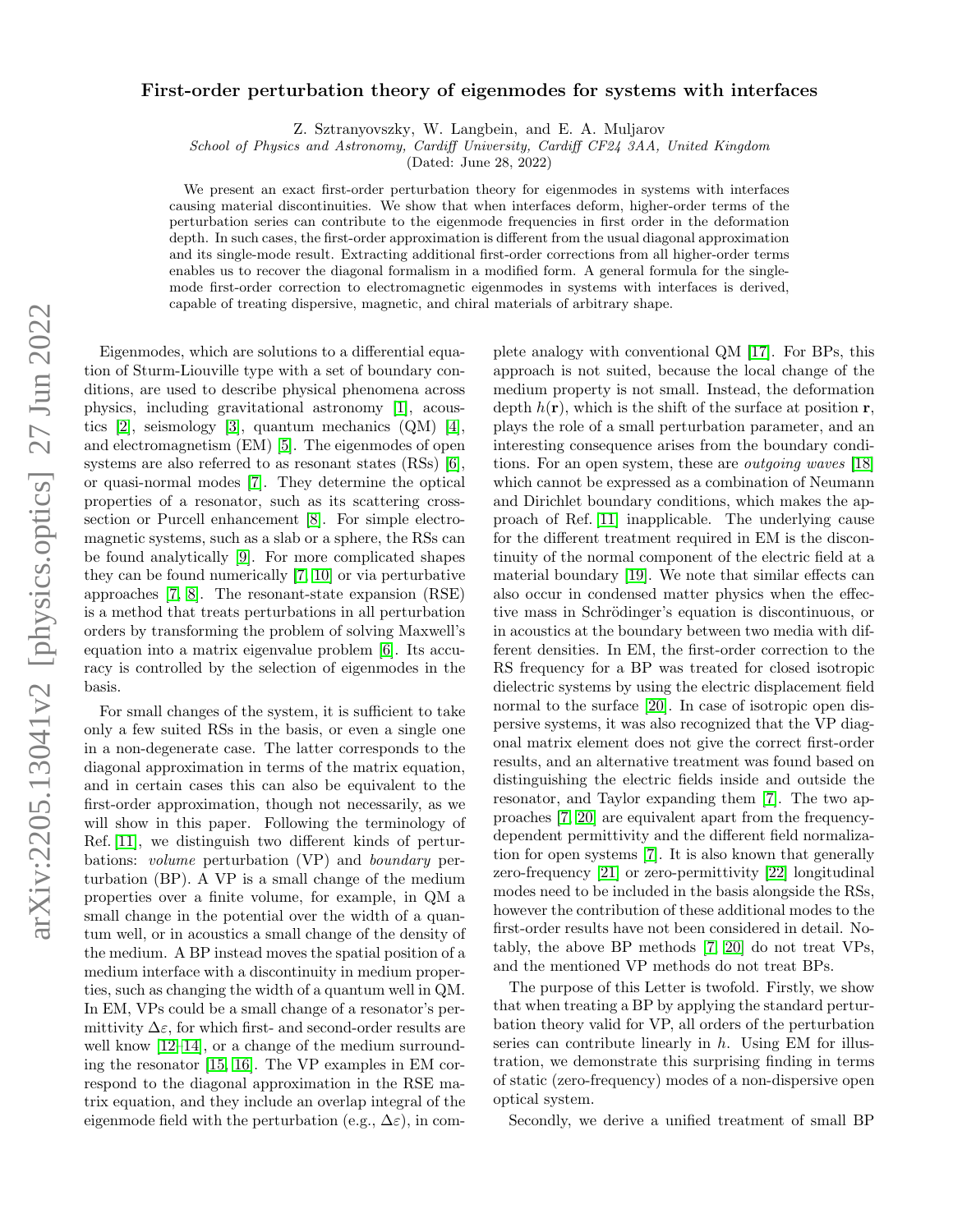and VP, describing correctly the first-order RS wave number change, linear in h and  $\Delta \varepsilon$ , respectively. This treatment is generalized to include frequency dispersion, arbitrary media (including magnetic and chiral), and arbitrary shape. Illustrations for both spherical and nonspherical dispersive systems are provided.

For clarity of presentation, we start by considering an unperturbed dielectric system described by a nondispersive permittivity tensor  $\hat{\epsilon}(\mathbf{r})$  with known RSs having wave numbers  $k_n$  and electric fields  $\mathbf{E}_n(\mathbf{r})$ . This system is perturbed by a change of the permittivity  $\Delta\hat{\boldsymbol{\varepsilon}}(\mathbf{r})$ . In the RSE approach [\[6,](#page-4-5) [13\]](#page-4-21), the electric field  $\mathbf{E}(\mathbf{r})$  of a perturbed RS is expanded as

<span id="page-1-8"></span>
$$
\mathbf{E}(\mathbf{r}) = \sum_{\nu} c_{\nu} \mathbf{E}_{\nu}(\mathbf{r}), \qquad (1)
$$

leading to a matrix eigenvalue problem

<span id="page-1-0"></span>
$$
(k - k_{\nu})c_{\nu} = -k \sum_{\nu'} V_{\nu \nu'} c_{\nu'}, \qquad (2)
$$

which determines the exact values of the perturbed RS wave numbers k and the expansion coefficients  $c_{\nu}$  in the limit of all unperturbed modes included in the summation. Here, index  $\nu$  labels both the RSs ( $\nu = n$ , with  $k_n \neq 0$ ) and static modes ( $\nu = \lambda$ , with all  $k_\lambda = 0$  [\[21\]](#page-4-19)), and the matrix elements of the perturbation have the form

<span id="page-1-1"></span>
$$
V_{\nu\nu'} = \int \mathbf{E}_{\nu}(\mathbf{r}) \cdot \Delta \hat{\boldsymbol{\varepsilon}}(\mathbf{r}) \mathbf{E}_{\nu'}(\mathbf{r}) d\mathbf{r}, \qquad (3)
$$

where all fields  $\mathbf{E}_{\nu}$  are properly normalized [\[6,](#page-4-5) [23\]](#page-4-22). From the exact RSE equation [\(2\)](#page-1-0) one can extract, in the spirit of a standard perturbation theory [\[17\]](#page-4-15), corrections to the eigenvalue  $k_n$  in all orders, in a form of an infinite series [\[13\]](#page-4-21)

<span id="page-1-4"></span>
$$
k = k_n - k_n V_{nn} + k_n V_{nn}^2 + k_n^2 \sum_{\nu \neq n} \frac{V_{n\nu} V_{\nu n}}{k_n - k_\nu} + \dots , \quad (4)
$$

which suggests that

<span id="page-1-3"></span>
$$
k^{(1)} = -k_n V_{nn} \tag{5}
$$

is the first-order correction to the wave number  $k_n$ . In fact, each matrix element Eq. [\(3\)](#page-1-1) is linear both in the permittivity perturbation  $\Delta \hat{\epsilon}$  and in the deformation depth h in lowest order.

The above first-order correction  $k^{(1)}$  is illustrated in Fig. [1](#page-1-2) for TM modes of a dielectric sphere of radius  $R$ in vacuum, with angular momentum  $l = 1$ , for a BP changing the radius of the sphere by  $h$ . Clearly, for the fundamental mode, Eq. [\(5\)](#page-1-3) (squares) does not describe correctly the first-order changes of the RS wave number  $k$ , as a deviation linear in h is observed implying that first-order contributions to  $k$  are missing.



<span id="page-1-2"></span>FIG. 1. (a) Schematic illustration of a BP as a permittivity perturbation of the sphere, with its radius  $R$  changing by h. (b) Effect of the BP on the wave number  $k$  of first RS with orbital number  $l = 1$  in a sphere of permittivity  $\varepsilon = 4$ surrounded by vacuum. (c) Relative error of RS wave numbers calculated without static modes (squares), with all static modes (circles), and with 1000 static modes included (stars), for two different BPs as given.

The origin of this mismatch lies in the role of static modes, which surprisingly can contribute linearly in  $h$ via the second-order sum,  $k_n \sum_{\lambda} V_{n\lambda} V_{\lambda n}$ , and also via all higher-order terms of the perturbation series Eq. [\(4\)](#page-1-4). To take their cumulative effect into account, let us write the RSE equation [\(2\)](#page-1-0) in terms of the RSs only, by using the  $k_{\lambda} = 0$  degeneracy of static modes [\[24\]](#page-4-23):

<span id="page-1-7"></span>
$$
(k - k_n)c_n = -k \sum_{n'} \tilde{V}_{nn'}c_{n'}, \qquad (6)
$$

where

<span id="page-1-5"></span>
$$
\tilde{V}_{nn'} = V_{nn'} - \sum_{\lambda\lambda'} V_{n\lambda} W_{\lambda\lambda'} V_{\lambda'n}
$$
 (7)

and the matrix  $W_{\lambda\lambda'}$  is the inverse of  $\delta_{\lambda\lambda'}+V_{\lambda\lambda'}$  with  $\delta_{\lambda\lambda'}$ being the Kronecker delta. The full linear correction to the RS wave number is then given by

$$
\tilde{k}^{(1)} = -k_n \tilde{V}_{nn}.
$$
\n(8)

To evaluate the sum in Eq. [\(7\)](#page-1-5), we use a Neumann series expansion  $W = (I + V)^{-1} = I - V + V^2 - V^3 + ...,$ where  $W(V)$  is a matrix with elements  $W_{\lambda\lambda'}(V_{\lambda\lambda'})$  and I is the identity matrix. Substituting it into Eq. [\(7\)](#page-1-5) results in an infinite series

<span id="page-1-6"></span>
$$
\tilde{V}_{nn'} = V_{nn'} - \sum_{\lambda} V_{n\lambda} V_{\lambda n'} + \sum_{\lambda \lambda'} V_{n\lambda} V_{\lambda \lambda'} V_{\lambda' n'} - \dots, (9)
$$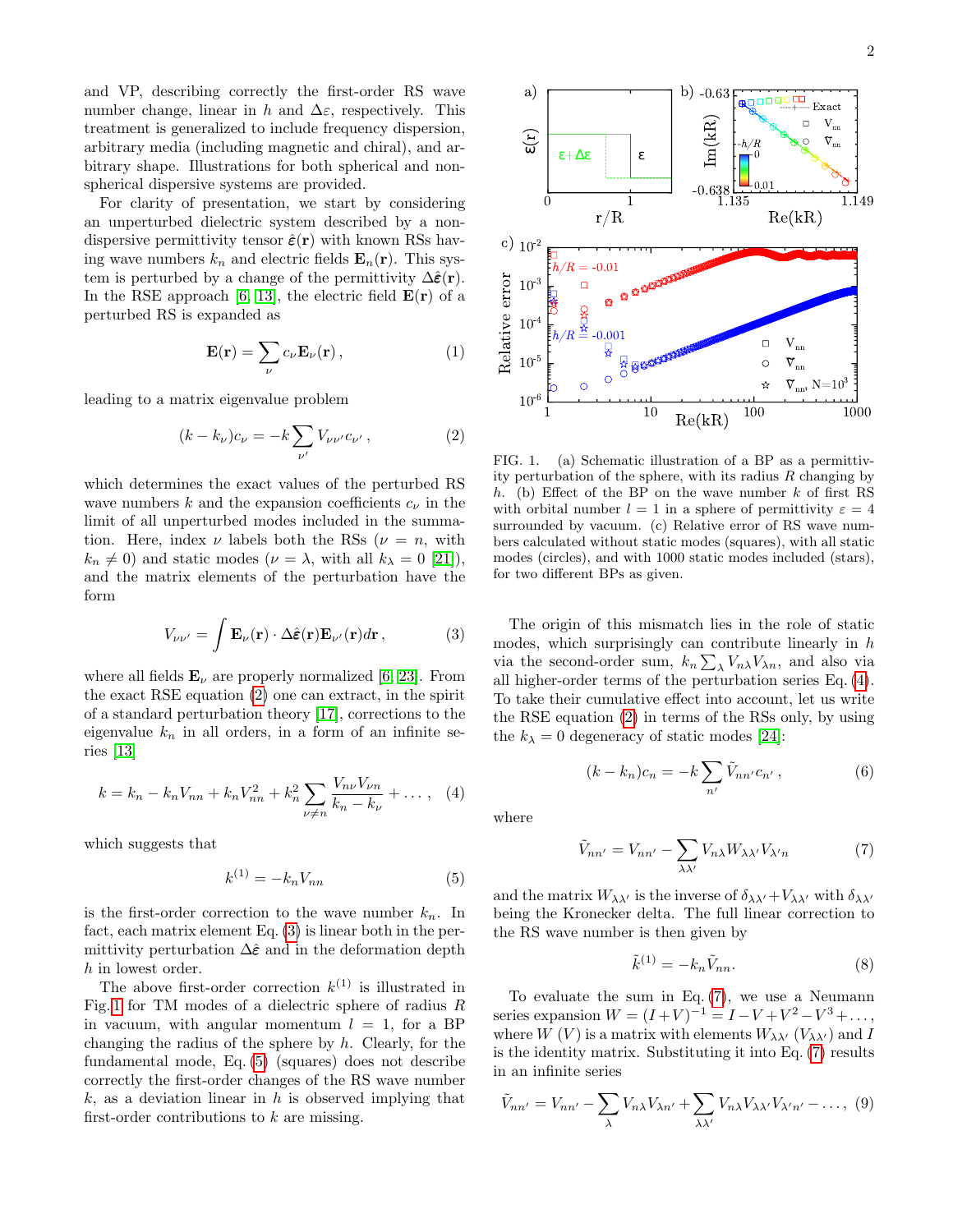which we evaluate below to first order in  $h$ , using the static pole residue of the dyadic Green's function (here, its electric part only, which is sufficient for permittivity perturbation). For a spherically symmetric dielectric systems with permittivity  $\varepsilon(r)$ , the residue can be written explicitly as (see the SI, Sec. ??)

<span id="page-2-0"></span>
$$
\sum_{\lambda} \mathbf{E}_{\lambda}(\mathbf{r}) \otimes \mathbf{E}_{\lambda}(\mathbf{r}') = \frac{\hat{\mathbf{r}} \otimes \hat{\mathbf{r}}}{\varepsilon(r)} \delta(\mathbf{r} - \mathbf{r}') + \hat{\mathbf{R}}(\mathbf{r}, \mathbf{r}'), \quad (10)
$$

where the tensor  $\hat{\mathbf{R}}(\mathbf{r}, \mathbf{r}')$  is a regular part of the residue,  $\hat{\mathbf{r}}$  is the unit vector in the radial direction and ⊗ denotes the dyadic product. Using Eq. [\(10\)](#page-2-0) for each sum over static modes in Eq. [\(9\)](#page-1-6), one can see that the  $\delta$  function in Eq. [\(10\)](#page-2-0) eliminates one volume integration, reducing each term in Eq. [\(9\)](#page-1-6) to a single volume integral, proportional to h. Furthermore, the contribution of the regular part can be neglected in linear order in  $h$ , as it comes with an additional volume integral, and hence is of higher order. Summing over all orders, we arrive, after some algebra, at

<span id="page-2-1"></span>
$$
\frac{\tilde{k}^{(1)}}{k_n} = -\int \mathbf{E}_n \cdot \left[ \hat{\mathbf{1}} + \frac{\Delta \hat{\boldsymbol{\varepsilon}}(\mathbf{r})}{\varepsilon(r)} \hat{\mathbf{r}} \otimes \hat{\mathbf{r}} \right]^{-1} \Delta \hat{\boldsymbol{\varepsilon}}(\mathbf{r}) \mathbf{E}_n d\mathbf{r} \qquad (11)
$$
\n
$$
= -\int \left[ \mathbf{E}_n^{\parallel} \cdot \Delta \varepsilon(\mathbf{r}) \mathbf{E}_n^{\parallel} + \mathbf{E}_n^{\perp} \cdot \frac{\varepsilon(r) \Delta \varepsilon(\mathbf{r})}{\varepsilon(r) + \Delta \varepsilon(\mathbf{r})} \mathbf{E}_n^{\perp} \right] d\mathbf{r},
$$

where  $\hat{1}$  is the identity tensor, and the perturbation  $\Delta \varepsilon(\mathbf{r})$  in the second line is assumed isotropic but not necessarily spherically symmetric. The superscript  $\|$  ( $\bot$ ) labels the vector component parallel (normal) to the interface of the basis system. More details of the derivation of the above equations and their extension to magnetic and chiral materials are provided in the SI, Sec. ??.

Figure [1](#page-1-2) demonstrates that Eq. [\(11\)](#page-2-1) (circles) correctly describes the effect of the size perturbation in first-order. In fact, comparing  $h/R = -0.01$  and  $-0.001$ , one can see that the residual error scales quadratically, i.e. is of second order in  $h$ , as expected. We also show in Fig. [1](#page-1-2) the error for the RS wave numbers calculated with an explicit use of  $N = 10^3$  static modes [\[25\]](#page-4-24) in  $\tilde{V}_{nn}$  via Eq. [\(7\)](#page-1-5) (stars). This demonstrates that as  $h$  gets smaller, even a large number of static modes is not sufficient to represent the  $\delta$  function in Eq. [\(10\)](#page-2-0) well, resulting in errors for the eigenmodes close to zero wave number that are similar with and without the static modes. For higher  $l$ , the static modes can still contribute to the RSs in firstorder, thought the effect is less pronounced due to the higher frequencies of the RSs (see the SI, Sec. ??). Note that, while the total number of static modes is countable infinite, the freedom of choosing such a set, granted by their wave number degeneracy, allows one to concentrate the effect of the boundary shift in a single-mode contribution [\[26\]](#page-4-25), which is sufficient to describe the full first-order correction.

As it is clear from Fig. [1](#page-1-2) and the above derivation, the first-order term of the standard perturbation series Eq. [\(4\)](#page-1-4) does not contain all first-order effects of the BP. Instead, additional first-order terms can be found in all orders of the perturbation theory. We emphasize that this occurs in any area of physics describing wave phenomena, and we give in the SI, Sec. ??, examples from condensed matter and acoustics illustrating this effect.

The first-order result Eq. [\(11\)](#page-2-1) was for clarity obtained for a spherically symmetric non-dispersive system. We now generalize Eq. [\(11\)](#page-2-1) to optical systems with (i) any geometry, (ii) magnetic and chiral materials, and (iii) arbitrary frequency dispersion. To do this, we write Maxwell's equations for the unperturbed system in the compact form [\[23\]](#page-4-22)

<span id="page-2-2"></span> $\left[k_n\hat{P}_0(k_n,\mathbf{r}) - \hat{D}(\mathbf{r})\right]\vec{F}_n(\mathbf{r}) = 0,$  (12)

where

 $\mathbb{\hat{P}}_0 =$  $\int \hat{\epsilon} - i \hat{\xi}$  $i\hat{\zeta}$   $\hat{\mu}$ ),  $\hat{\mathbb{D}} = \begin{pmatrix} \hat{\mathbf{0}} & \nabla \times \\ \nabla \cdot \cdot & \hat{\mathbf{0}} \end{pmatrix}$  $\nabla\times\hat{0}$  $\Big), \ \ \vec{\mathbb{F}}_n = \begin{pmatrix} \mathbf{E}_n \ \mathbf{H} \end{pmatrix}$  $i\mathbf{H}_n,$  $\setminus$ (13)

and  $\hat{\mathbf{0}}$  is the 3×3 zero matrix.  $\mathbb{P}_0(k, \mathbf{r})$  is a  $6 \times 6$  tensor describing the system which consists of frequency-dispersive tensors of permittivity  $\hat{\boldsymbol{\varepsilon}}(k, \mathbf{r})$ , permeability  $\hat{\boldsymbol{\mu}}(k, \mathbf{r})$ , and bi-anisotropy  $\hat{\boldsymbol{\xi}}(k, \mathbf{r})$  and  $\hat{\boldsymbol{\zeta}}(k, \mathbf{r})$ .  $\vec{\mathbb{F}}_n(\mathbf{r})$  is a  $6 \times 1$  vector comprising  $\mathbf{E}_n(\mathbf{r})$  and  $\mathbf{H}_n(\mathbf{r})$ , the electric and magnetic fields of the RS with the wave number  $k_n$ . Applying a perturbation  $\Delta \hat{P}(k, r)$  of the generalized permittivity, the electromagnetic field and the wave number of this RS change, respectively, to  $\vec{F}(\mathbf{r})$  and k, which in turn satisfy perturbed Maxwell's equations

<span id="page-2-3"></span>
$$
\left[k\widehat{\mathbb{P}}(k,\mathbf{r}) - \widehat{\mathbb{D}}(\mathbf{r})\right]\vec{\mathbb{F}}(\mathbf{r}) = 0 \tag{14}
$$

with  $\hat{\mathbb{P}}(k,\mathbf{r}) = \hat{\mathbb{P}}_0(k,\mathbf{r}) + \Delta \hat{\mathbb{P}}(k,\mathbf{r})$  of the perturbed system. For clarity of presentation, we assume below isotropic and reciprocal materials; anisotropy is considered in the SI, Sec. ??, and a further generalization to non-reciprocal materials is possible [\[27\]](#page-4-26). Multiplying Eq. [\(12\)](#page-2-2) with  $\vec{F}$  and Eq. [\(14\)](#page-2-3) with  $\vec{F}_n$ , integrating both equations over the unperturbed system volume  $V_0$  (which contains the perturbation  $\Delta \hat{P}$ , see Fig. [2\)](#page-3-0), taking the difference between the results, and applying the divergence theorem to the terms with  $\hat{\mathbb{D}}$ -operators [\[23\]](#page-4-22), we obtain

<span id="page-2-4"></span>
$$
\int_{V_0} \vec{F}_n(\mathbf{r}) \cdot \left[ k_n \hat{F}_0(k_n, \mathbf{r}) - k \hat{F}(k, \mathbf{r}) \right] \vec{F}(\mathbf{r}) d\mathbf{r}
$$

$$
= i \oint_{S_0} \left[ \mathbf{E}_n(\mathbf{r}) \times \mathbf{H}(\mathbf{r}) - \mathbf{E}(\mathbf{r}) \times \mathbf{H}_n(\mathbf{r}) \right] \cdot d\mathbf{S}, \quad (15)
$$

where  $S_0$  is the boundary of  $V_0$ .

To extract from Eq. [\(15\)](#page-2-4) the first-order correction  $\tilde{k}^{(1)}$ to the wave number, we introduce a real vector field  $\hat{\mathbf{n}}(\mathbf{r})$ which is normal to both surfaces  $S_0$  and S (of the unperturbed and perturbed systems) and is normalized at each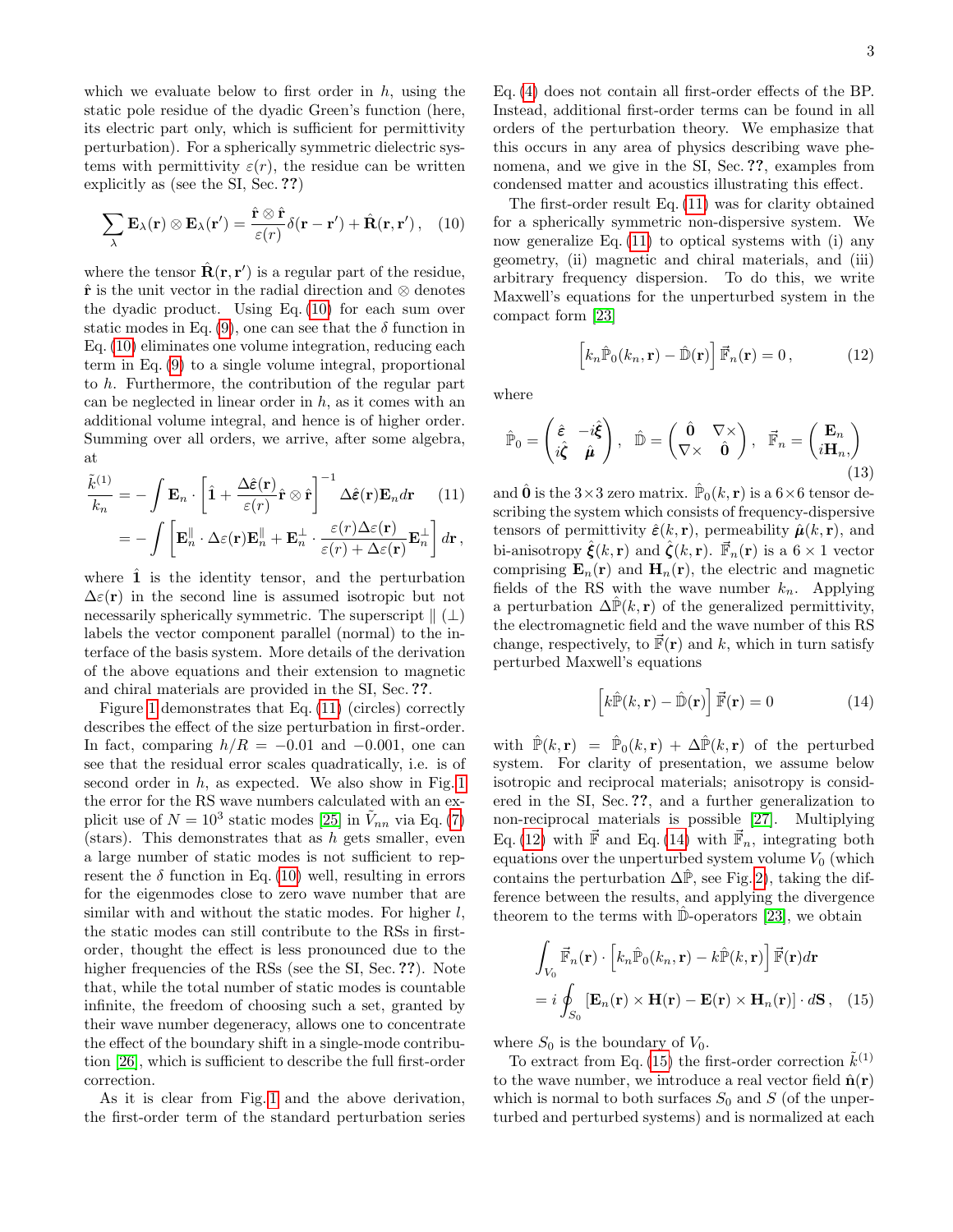

<span id="page-3-0"></span>FIG. 2. Sketch of the unperturbed and perturbed systems occupying the volumes  $V_0$  and  $V$  and having surfaces  $S_0$  and S, respectively. The vector field  $\hat{\mathbf{n}}(\mathbf{r})$  is normal to both  $S_0$ and S.

point as  $|\hat{\mathbf{n}}(\mathbf{r})| = 1$  (if there are other surfaces with material discontinuities,  $\hat{\mathbf{n}}$  should be chosen normal also to them). Then we introduce a perturbed field component

$$
\vec{\mathbb{F}}^{\perp}(\mathbf{r}) = \begin{pmatrix} \mathbf{E}^{\perp}(\mathbf{r}) \\ i \mathbf{H}^{\perp}(\mathbf{r}) \end{pmatrix} = \begin{pmatrix} \hat{\mathbf{n}}(\mathbf{r})[\hat{\mathbf{n}}(\mathbf{r}) \cdot \mathbf{E}(\mathbf{r})] \\ \hat{\mathbf{n}}(\mathbf{r})[\hat{\mathbf{n}}(\mathbf{r}) \cdot i \mathbf{H}(\mathbf{r})] \end{pmatrix}, \qquad (16)
$$

which is normal to both  $S_0$  and  $S$ . The tangential component is then given by  $\vec{F}^{\parallel} = \vec{F} - \vec{F}^{\perp}$ . Now, according to Maxwell's boundary conditions, fields  $\mathbb{F}^{\parallel}(\mathbf{r})$ and  $\hat{\mathbb{P}}(k, r)\vec{\mathbb{F}}^{\perp}(r)$  are continuous everywhere. Similarly, the unperturbed fields  $\vec{\mathbb{F}}_n^{\parallel}(\mathbf{r})$  and  $\hat{\mathbb{P}}_0(k_n, \mathbf{r}) \vec{\mathbb{F}}_n^{\perp}(\mathbf{r}),$ introduced in the same manner, are also continuous. Then, approximating  $\vec{F}^{\parallel}(\mathbf{r}) \approx \vec{F}_n^{\parallel}(\mathbf{r})$  and  $\hat{P}(k, \mathbf{r}) \vec{F}^{\perp}(\mathbf{r}) \approx$  $\hat{P}_0(k_n, r)\vec{F}_n^{\perp}(r)$ , which is sufficient for determining the wave number  $k$  to first order, we use in Eq. [\(15\)](#page-2-4)

<span id="page-3-2"></span>
$$
\vec{\mathbb{F}}(\mathbf{r}) = \vec{\mathbb{F}}_n^{\parallel}(\mathbf{r}) + \hat{\mathbb{P}}^{-1}(k, \mathbf{r}) \hat{\mathbb{P}}_0(k_n, \mathbf{r}) \vec{\mathbb{F}}_n^{\perp}(\mathbf{r}), \quad (17)
$$

where  $\hat{\mathbb{P}}^{-1}$  is the inverse of  $\hat{\mathbb{P}}$ . Finally, applying a Taylor  $\text{expansion}\;k\hat{\mathbb{P}}(k,\textbf{r})=k_n\hat{\mathbb{P}}(k_n,\textbf{r})\!+\![k\hat{\mathbb{P}}(k,\textbf{r})]^\prime(k-k_n)+\dots$ and  $\vec{F}(\mathbf{r}) = \vec{F}_n(\mathbf{r}) + \vec{F}'_n(\mathbf{r}) (k - k_n) + \dots$  for the field outside the systems and keeping only terms linear in  $k - k_n$ , we arrive, after some algebra (see the SI, Sec. ??), at

<span id="page-3-1"></span>
$$
\frac{\tilde{k}^{(1)}}{k_n} = \frac{-\int_{V_0} \left[ \vec{\mathbb{F}}_n^{\parallel} \cdot \Delta \hat{\mathbb{P}} \vec{\mathbb{F}}_n^{\parallel} + \vec{\mathbb{F}}_n^{\perp} \cdot \hat{\mathbb{P}}_0 \hat{\mathbb{P}}^{-1} \Delta \hat{\mathbb{P}} \vec{\mathbb{F}}_n^{\perp} \right] d\mathbf{r}}{\int_{V_0} \vec{\mathbb{F}}_n \cdot \left[ k \hat{\mathbb{P}}_0 \right]' \vec{\mathbb{F}}_n d\mathbf{r} + i \oint_{S_0} (\mathbf{E}_n \times \mathbf{H}_n' - \mathbf{E}_n' \times \mathbf{H}_n) \cdot d\mathbf{S}},\n\tag{18}
$$

where the prime indicates the derivative with respect to k and all quantities are taken at  $k = k_n$ . Equation [\(18\)](#page-3-1) is a generalization of Eq. [\(11\)](#page-2-1), which is valid also for small perturbations outside the basis system, including deformation outwards. Note that we have not assumed so far any specific normalization of  $\mathbb{F}_n(\mathbf{r})$ . The analytic normalization introduced in [\[6,](#page-4-5) [23\]](#page-4-22) ensures that the denominator in Eq.  $(18)$  is equal to 1.

It is important to note that Eqs [\(11\)](#page-2-1) and [\(18\)](#page-3-1) contain the exact first-order correction both in terms of the permittivity change ( $\Delta \hat{\epsilon}$  or  $\Delta \hat{\mathbb{P}}$ ) and in the deformation depth h. They also include higher order corrections



<span id="page-3-3"></span>FIG. 3. (a) Real and (b) imaginary part of the wave number of the dipolar surface plasmon mode of a silver sphere perturbed to an ellipsoid, which is sketched in the inset of (b). The mode degeneracy is shown in brackets, and  $m$  is its magnetic quantum number. The COMSOL data is taken from [\[7\]](#page-4-6).

which are not exact. For simplicity we assumed nondegenerate modes in the above derivation. To find the first order correction to degenerate modes, a matrix equation similar to Eq. [\(6\)](#page-1-7), including only degenerate states, will need to be diagonalized.

The above derivation provides a clue for understanding the demonstrated phenomenon that the standard perturbation series Eq. [\(4\)](#page-1-4) can have contributions to the RS wave number which are linear in h in all perturbation orders. The zeroth-order approximation of the field Eq. [\(17\)](#page-3-2), which is the key point of the derivation, is different from the standard expansion Eq. [\(1\)](#page-1-8) used for a single mode. The failure to extract the correct first order from a series like Eq. [\(4\)](#page-1-4) technically arises from approximating discontinuous functions with continuous ones. Further illustrations of this fact and a link to the completeness of the basis functions are provided in the SI, Sec. ??.

We now demonstrate the first-order formula Eq. [\(18\)](#page-3-1) on a non-spherical system with frequency dispersion. Figures [3\(](#page-3-3)a) and (b) show, respectively, the real and imaginary part of  $k$  for the dipolar surface plasmon mode of a silver sphere being distorted in to an ellipsoid. The permittivity of silver is given by the Drude model:  $\epsilon(\omega) = 1 - \omega_p^2/(\omega^2 + i\omega\gamma)$  with  $\hbar\omega_p = 9 \,\text{eV}$  and  $\hbar\gamma = 0.021 \,\text{eV}$ , as used in [\[7\]](#page-4-6). The perturbation the